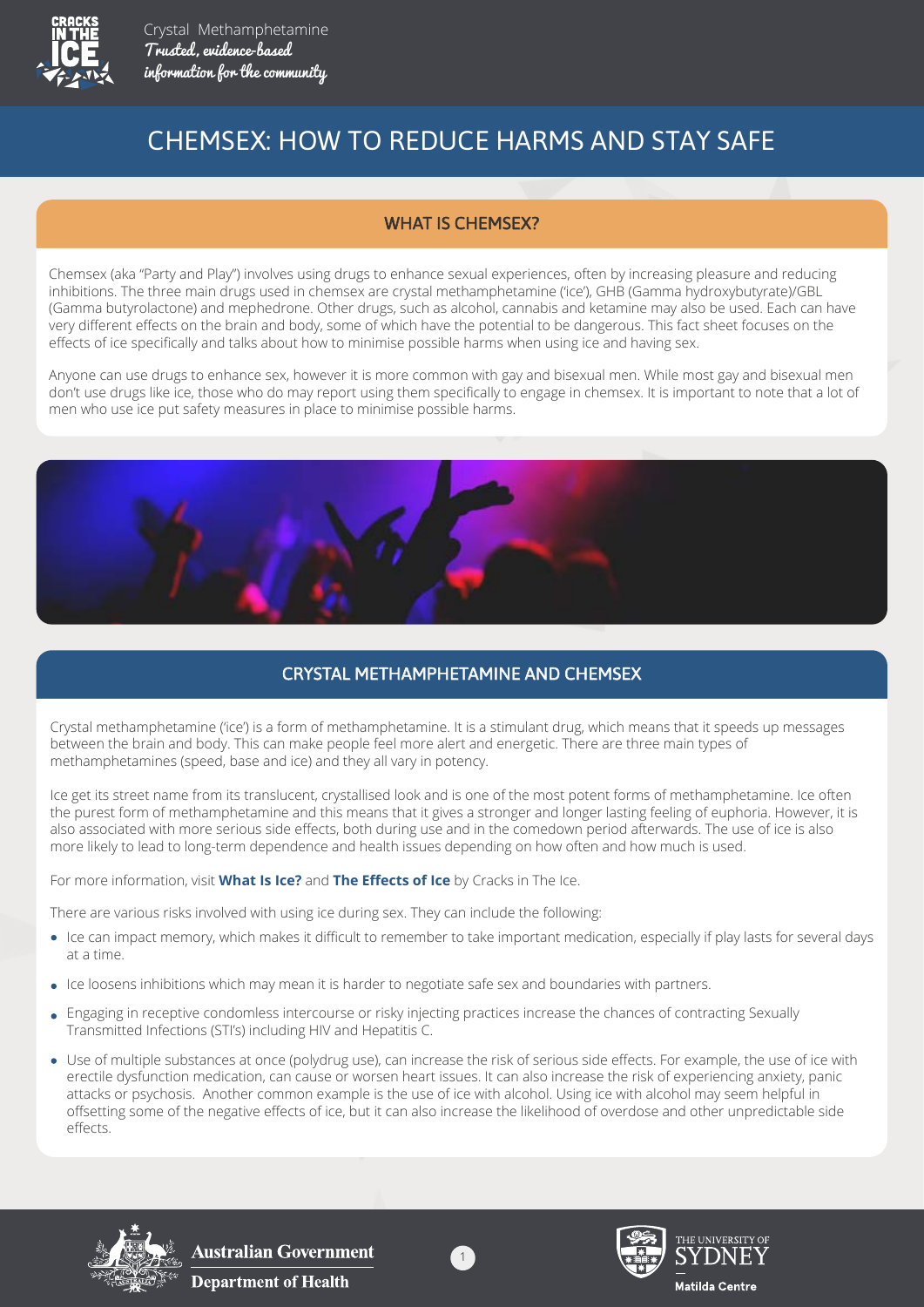

## STAYING SAFE

As ice can reduce inhibitions, increasing the risky sexual behaviours the probability of contracting STI's, it's important to know how to reduce the risks.

There are a few ways to reduce the risk of contracting STI's when using ice. These include:





**Australian Government Department of Health**